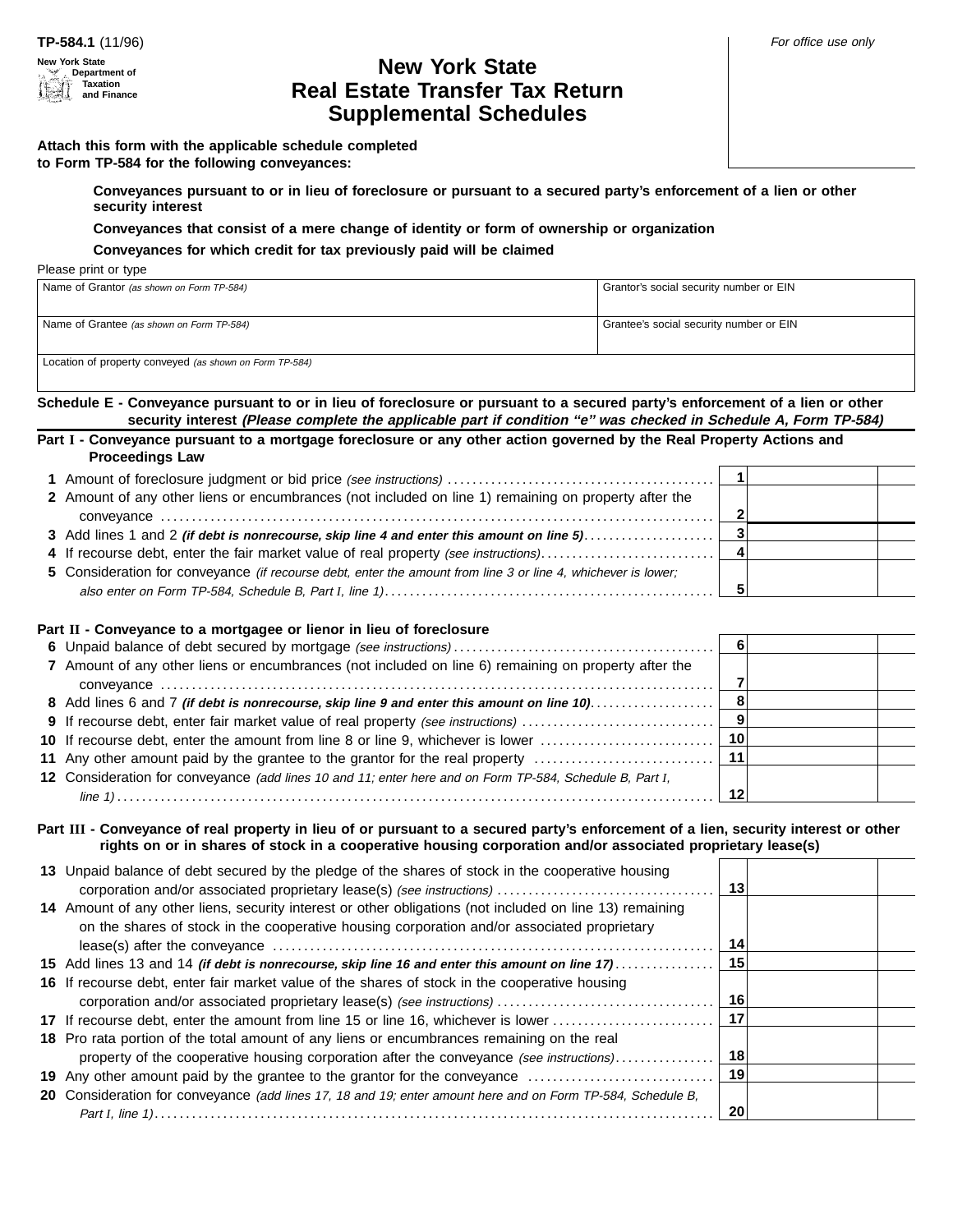## **Page 2 TP-584.1** (11/96)

## **Part IV - Conveyance of real property in lieu of or pursuant to a secured party's enforcement of a lien, security interest or other rights on or in shares of stock, partnership interests or other instruments (i.e., transfer or acquisition of a controlling interest in an entity with an interest in real property)**

| 22 Amount of any other liens, security interests or obligations (not included on line 21) remaining         |    |  |
|-------------------------------------------------------------------------------------------------------------|----|--|
|                                                                                                             | 22 |  |
| 23 Amount of any liens or encumbrances remaining on the real property of the entity after the               |    |  |
| conveyance, multiplied by the percentage in the entity being transferred or acquired                        | 23 |  |
| 24 Amount of any other debt or obligation of the entity, multiplied by the percentage in the entity being   |    |  |
|                                                                                                             | 24 |  |
| 25 Any other amount paid by the grantee to the grantor for the conveyance                                   | 25 |  |
|                                                                                                             | 26 |  |
|                                                                                                             | 27 |  |
| 28 Fair market value of real property multiplied by the percentage in the entity being transferred or       |    |  |
|                                                                                                             | 28 |  |
| 29 Consideration for conveyance (enter the amount from line 27 or line 28, whichever is less; also enter on |    |  |
|                                                                                                             | 29 |  |
|                                                                                                             |    |  |

## **Schedule F - Conveyance that consists of a mere change of identity or form of ownership or organization (Please complete if condition ''f'' was checked in Schedule A, Form TP-584)**

| 32 Consideration for conveyance (multiply line 30 by line 31; enter amount here and on Form TP-584,               |    |  |
|-------------------------------------------------------------------------------------------------------------------|----|--|
|                                                                                                                   | 32 |  |
| 33 Continuing lien deduction, if applicable (see instructions and multiply continuing lien, if any, by percentage |    |  |
|                                                                                                                   |    |  |
| 34 Taxable consideration (subtract line 33 from line 32; enter amount here and on Form TP-584, Schedule B,        |    |  |
|                                                                                                                   | 34 |  |

**Schedule G - Conveyance for which credit for tax previously paid will be claimed (Please complete the applicable part if condition ''g'' was checked in Schedule A, Form TP-584)**

| Part I - Computation of credit against tax due on conveyance to the extent tax was paid by grantor on a prior creation<br>of leasehold                                                                                                                                                                                                                                                                                           |      |
|----------------------------------------------------------------------------------------------------------------------------------------------------------------------------------------------------------------------------------------------------------------------------------------------------------------------------------------------------------------------------------------------------------------------------------|------|
| 35 Value of consideration grantor is not entitled to receive after conveyance (see instructions)                                                                                                                                                                                                                                                                                                                                 | 35   |
| 36 Value of consideration used in original computation to determine the transfer tax due (see instructions)                                                                                                                                                                                                                                                                                                                      | 36   |
|                                                                                                                                                                                                                                                                                                                                                                                                                                  | 37   |
| 38 Transfer tax paid by grantor on prior grant of leasehold (attach copy of original Form TP-584 previously                                                                                                                                                                                                                                                                                                                      | 38   |
| 39 Amount of credit to be applied to transfer tax due on current conveyance (multiply line 37 by line 38;                                                                                                                                                                                                                                                                                                                        | - 39 |
| Part II - Computation of credit against tax due on conveyance of cooperative shares to the extent tax<br>was paid on conveyance to the cooperative housing corporation                                                                                                                                                                                                                                                           |      |
| <b>40</b> Number of shares allocated to the unit(s) for which proprietary leasehold(s) is being granted                                                                                                                                                                                                                                                                                                                          | - 40 |
| $\mathbf{a} \cdot \mathbf{b} = \mathbf{a} \cdot \mathbf{b} + \mathbf{b} \cdot \mathbf{c} + \mathbf{c} + \mathbf{c} + \mathbf{c} + \mathbf{c} + \mathbf{c} + \mathbf{c} + \mathbf{c} + \mathbf{c} + \mathbf{c} + \mathbf{c} + \mathbf{c} + \mathbf{c} + \mathbf{c} + \mathbf{c} + \mathbf{c} + \mathbf{c} + \mathbf{c} + \mathbf{c} + \mathbf{c} + \mathbf{c} + \mathbf{c} + \mathbf{c} + \mathbf{c} + \mathbf{c} + \mathbf{c} +$ | -4-4 |

|                                                                                                        | 41 |  |
|--------------------------------------------------------------------------------------------------------|----|--|
|                                                                                                        | 42 |  |
| 43 Transfer tax paid on conveyance of the real property to the cooperative housing corporation (attach |    |  |
|                                                                                                        | 43 |  |
| 44 Percentage of interest that would have qualified as a mere change on conveyance to cooperative      |    |  |
|                                                                                                        | 44 |  |
| 45 Proportionate amount of transfer tax paid on conveyance (multiply line 43 by line 44)               | 45 |  |
| 46 Amount of credit to be applied to transfer tax due on conveyance of units for which proprietary     |    |  |
| leasehold(s) is being granted (multiply line 42 by line 45; enter amount here and on Form TP-584,      |    |  |
|                                                                                                        | 46 |  |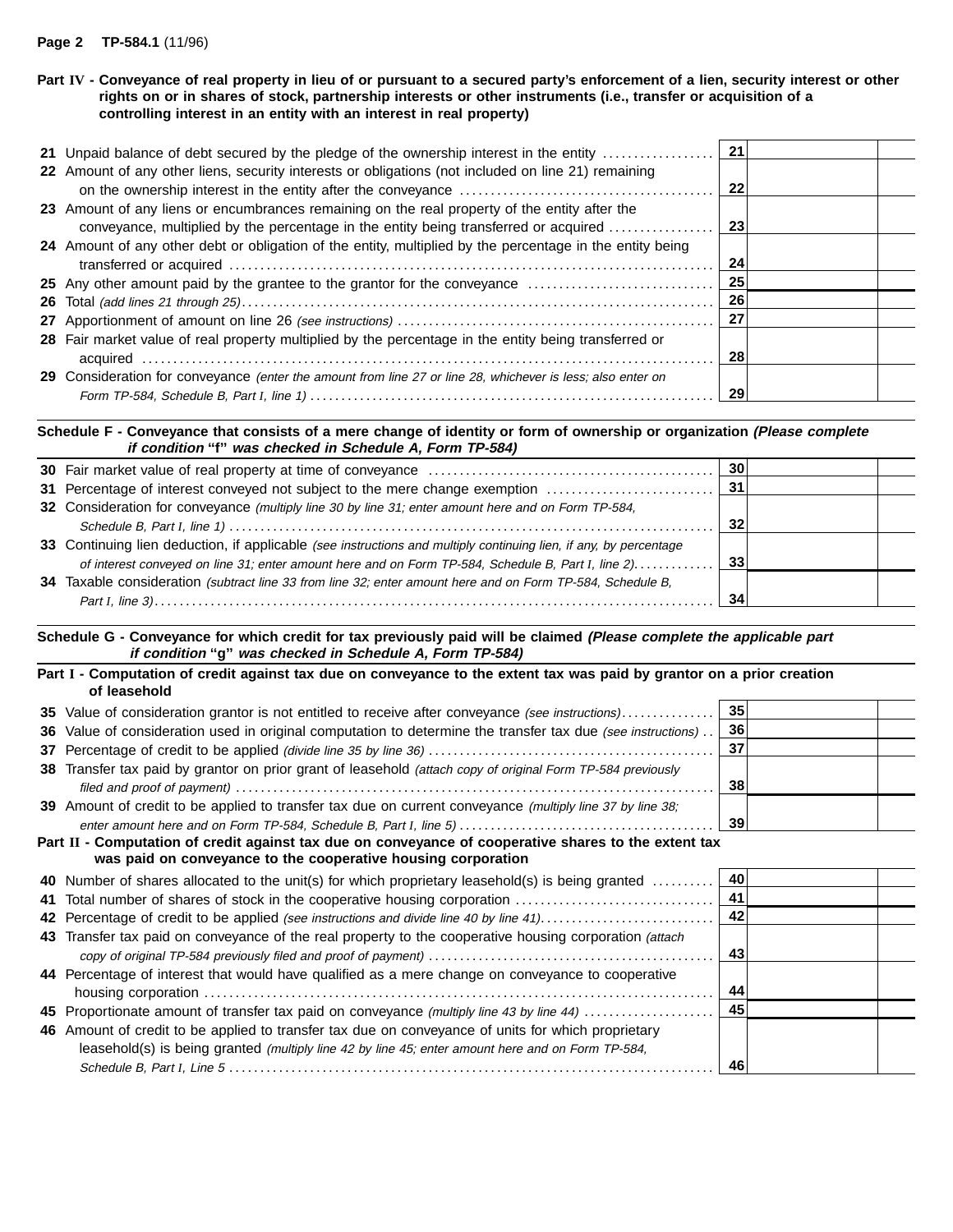## **Purpose of Form TP-584.1**

This form must be completed and filed with Form TP-584 for all conveyances that are pursuant to or in lieu of foreclosure or any other action governed by the Real Property Actions and Proceedings Law and for conveyances pursuant to a secured party's enforcement of a lien or other security interest, except for such conveyances where part of the debt is recourse and part of the debt is nonrecourse (see Schedule E), for conveyances that consist in whole or in part of a mere change of identity or form of ownership or organization (see Schedule F), and for conveyances for which a credit will be claimed for tax previously paid (see Schedule G).

### **Specific Instructions Schedule E**

For purposes of Schedule E, **continuing liens** are liens or encumbrances that after the conveyance, remain either on the real property, the shares of stock in the cooperative housing corporation and/or proprietary lease(s) or the ownership interest in the entity, depending on whether the conveyance is the type described in Part I, II, III or IV of Schedule E.

Pursuant to section 575.11(a)(2)(ii) of the real estate transfer tax regulations, a debt is **recourse debt** to the extent that, as of the date of conveyance, the grantor or a person related to the grantor, including any guarantor, bears the economic risk of loss for the debt beyond any loss attributable to the value of the property securing the debt.

A grantee is **related** to the mortgagee or lienor to the extent that the mere change of identity or form of ownership exemption, as provided in section 1405(b)(6) of the Tax Law, would apply to a conveyance by the mortgagee or lienor to the grantee.

Where the grantee is the mortgagee or lienor, as in the type of conveyances described in Parts I and II or the secured party, as in the type of conveyance described in Parts III and IV, or its agent, nominee or an entity wholly owned by such mortgagee, lienor or secured party, Schedule E may be used only if the debt, including continuing liens, is either **all recourse** or **all nonrecourse.** If the debt is not either all recourse or all nonrecourse, do **not** use Schedule E. Attach a separate schedule setting forth the method of computation.

#### **Part I**

**Line 1 —** If real property is being conveyed pursuant to a mortgage foreclosure or any other action governed by the Real Property Actions and Proceedings Law and the grantee is the mortgagee or lienor, its agent, nominee or an entity wholly owned by the mortgagee or lienor, enter the amount of judgment of foreclosure or the bid price, whichever is higher. The amount of judgment of foreclosure includes any interest accrued through the date of transfer.

If the grantee is a person unrelated to the mortgagee or lienor, regardless whether the debt is recourse or nonrecourse, enter the bid price.

If the grantee is an entity partially owned by the mortgagee or lienor and partially owned by a person unrelated to the mortgagee or lienor, enter the sum of (1) the amount of judgment of foreclose or the bid price, whichever is higher, multiplied by the percentage that represents the mortgagee's or lienor's beneficial interest in the grantee and (2) the bid price multiplied by the percentage that represents the unrelated person's beneficial interest in the grantee.

For this computation, the grantee is deemed to be the party who ultimately acquires the real property as a result of a mortgage foreclosure sale.

**Example:** X, <sup>a</sup> mortgagee, has the highest bid at <sup>a</sup> foreclosure sale. <sup>X</sup> assigns the bid to an unrelated third party,  $Z$ , who ultimately acquires the property.  $\breve{Z}$  is the grantee. The consideration for the conveyance of the real property is the bid price paid by Z to the referee.

**Line 2 —** Enter the amount of any continuing liens. Do not include the amount of any liens or encumbrances included on line 1.

**Line 3 —** Add lines 1 and 2. If debt is **nonrecourse** or if the grantee is a person unrelated to the mortgagee or lienor, skip line 4 and enter the line 3 amount on line 5.

**Line 4 —** Where the debt is **recourse debt** and the grantee is the mortgagee or lienor, its agent, nominee or an entity wholly owned by the mortgagee or lienor, enter the fair market value of the real property.

Where the grantee is an entity partially owned by the mortgagee or lienor and partially owned by a person unrelated to the mortgagee or lienor, if the percentage that represents the mortgagee's or lienor's beneficial interest in the grantee multiplied by the sum of the higher of the judgment of foreclosure or bid price and any continuing liens, exceeds the fair market value of the real property multiplied by such mortgagee's or lienor's percentage, enter the sum of (1) the fair market value of the real property multiplied by the percentage that represents the mortgagee's or lienor's beneficial interest in the grantee, and (2) the bid price plus continuing liens multiplied by the percentage that represents the unrelated person's ownership interest in the grantee.

**Line 5 —** If debt is recourse, enter line 3 or line 4, whichever is lower. If debt is nonrecourse or if the grantee is a person unrelated to the mortgagee or lienor, enter the amount from line 3. This is the amount of consideration to be entered on Form TP-584, Schedule B, Part I, line 1.

#### **Attach a copy of the referee's report of sale, if available.**

#### **Part II**

**Line 6 —** If real property is being conveyed to a mortgagee or lienor, or its agent, nominee or an entity wholly owned by the mortgagee or lienor, in lieu of an action to foreclosure a mortgage or lien, enter the unpaid balance of the

debt secured by the mortgage or lien. The unpaid balance of the debt includes the principal, interest and other accruals secured by the mortgage or lien.

**Line 7 —** Enter the amount of any continuing liens. Do not include the amount of any liens or encumbrances included on line 6.

**Line 8 —** Add lines 6 and 7. If debt is **nonrecourse,** skip line 9 and enter the line 8 amount on line 10.

**Line 9 —** Where the debt is **recourse,** and the grantee is the mortgagee or lienor, its agent, nominee or an entity wholly owned by the mortgagee or lienor, enter the fair market value of the real property.

**Line 10 —** If debt is recourse, enter the amount from line 8 or line 9, whichever is lower. If debt is nonrecourse, enter the amount from line 8.

**Line 11 —** Enter any other amount paid by the grantee to the grantor for the real property.

**Line 12 —** Add lines 10 and 11. This is the amount of consideration to be entered on Form TP-584, Schedule B, Part I, line 1.

#### **Part III**

**Line 13 —** Where the conveyance is to a secured party, or its agent, nominee or an entity owned by the secured party, who is enforcing a lien, security interest or other rights on or in shares of stock in a cooperative housing corporation and/or associated proprietary lease(s), enter the unpaid balance of the debt secured by the pledge of the shares of stock in the cooperative housing corporation and/or associated proprietary leases(s). The unpaid balance of the debt includes the principal, interest and other accruals secured by the pledge of the shares and/or associated proprietary lease(s).

**Line 14 —** Enter the amount of any continuing liens, security interests or other obligations remaining on the shares of stock in the cooperative housing corporation and/or associated proprietary lease(s) after the conveyance. Do not include the amount of any liens, security interests or other obligations included on line 13.

**Line 15 —** Add lines 13 and 14. If debt is **nonrecourse,** skip line 16 and enter the line 15 amount on line 17.

**Line 16 —** Where the debt is **recourse** and the grantee is the secured party, or its agent, nominee or an entity wholly owned by the secured party, who is enforcing a lien, security interest or other rights on or in shares of stock in a cooperative housing corporation and/or associated proprietary lease(s), enter the fair market value of the shares of stock in the cooperative housing corporation and/or associated proprietary lease(s).

**Line 17 —** If debt is recourse, enter the amount from line 15 or line 16, whichever is lower. If debt is nonrecourse, enter the amount from line 15.

**Line 18 —** If the conveyance is the original conveyance of shares of stock in a cooperative housing corporation by the cooperative corporation or cooperative plan sponsor, or the subsequent conveyance of stock in a cooperative housing corporation for a unit **other than an individual residential unit,** enter the pro rata portion of the total amount of any liens or encumbrances that remain on the real property of the cooperative housing corporation after the conveyance. The pro rata portion is determined by multiplying the total unpaid principal of the mortgage by a fraction, the numerator of which is the number of shares of stock in the cooperative housing corporation being conveyed in connection with the transfer of the proprietary lease(s) and the denominator is the total number of shares of stock in the cooperative housing corporation.

**Line 19 —** Enter any other amount paid by the grantee to the grantor for the conveyance.

**Line 20 —** Add lines 17, 18 and 19. This is the amount of consideration to be entered on Form TP-584, Schedule B, Part I, line 1.

#### **Part IV**

Line 21 - If the conveyance is to a secured party, or its agent, nominee or an entity owned by the secured party, who is enforcing a lien, security interest or other rights on or in shares of stock, partnership interests or other instruments (i.e., the transfer or acquisition of a controlling interest in an entity with an interest in real property), enter the unpaid balance of the debt secured by the pledge of the ownership interest in the entity. The unpaid balance of the debt includes the principal, interest and other accruals secured by the pledge of the ownership interest.

**Line 22 —** Enter the amount of any other liens, security interests or other obligations remaining on the ownership interest in the entity after the conveyance. Do not include the amount of any liens, security interests or other obligations included on line 21.

**Line 23 —** Enter the amount of any liens or encumbrances remaining on the real property of the entity multiplied by the percentage in the entity being transferred or acquired.

**Line 24 —** Enter the amount of any other debt or obligation of the entity multiplied by the percentage in the entity being transferred or acquired. Do not include the amount of any other debt or obligation of the entity included on line 23.

**Line 25 —** Enter any other amount paid by the grantee to the grantor for the conveyance.

**Line 26 —** Add lines 21 through 25.

**Line 27 —** Enter the apportionment of line 26 to the interest in real property owned by the entity. The apportionment is determined by multiplying line 26 by a fraction, the numerator of which is the fair market value of the real property